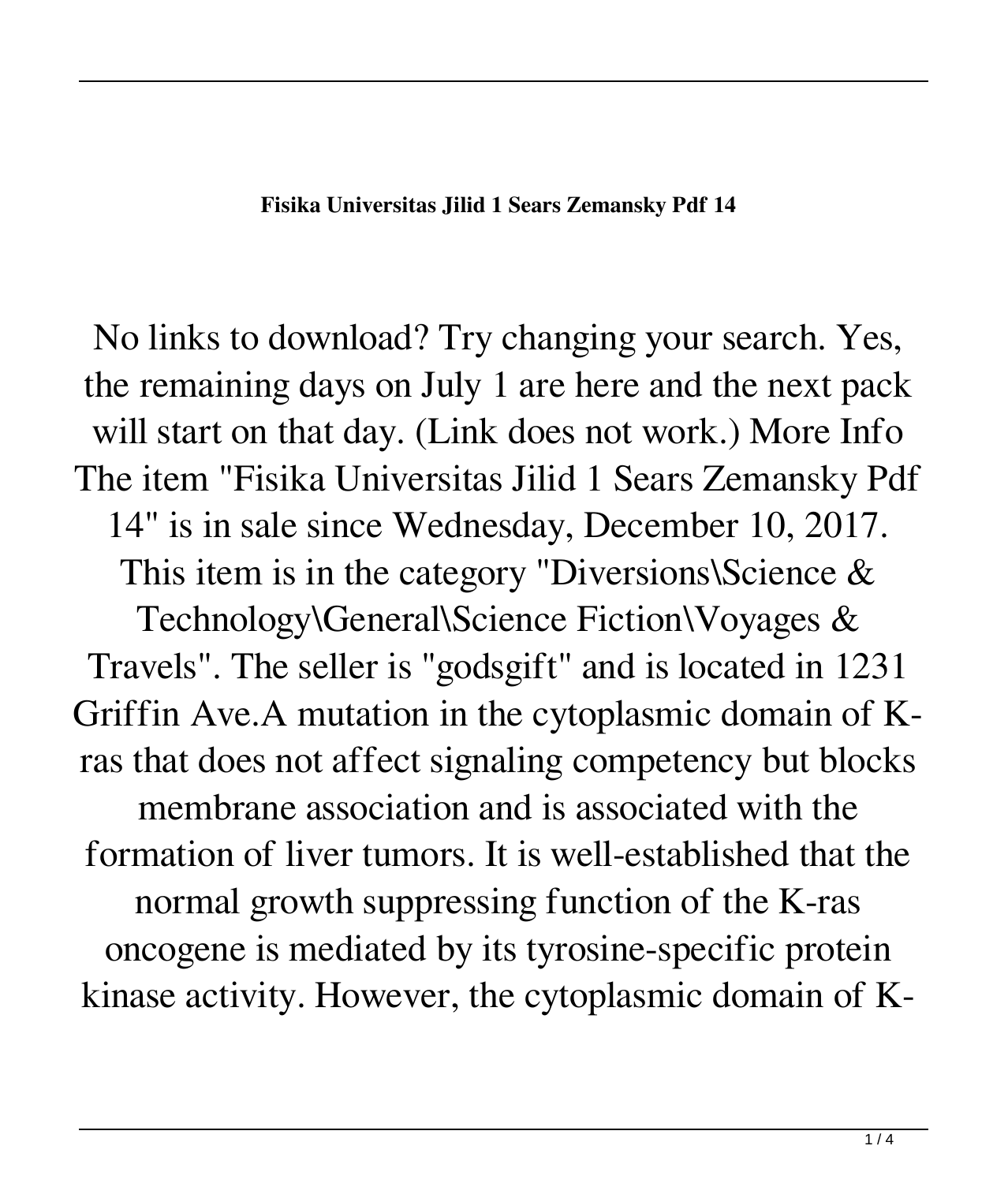ras, which contains a putative binding site for guanine nucleotide binding proteins, has a low level of intrinsic protein kinase activity and was thought to mediate signal transduction solely through guanine nucleotide binding protein binding. Here we show that the C-terminal region of the K-ras cytoplasmic domain contains a sequence (amino acids 186 to 189) that inhibits tyrosinespecific protein kinase activity, and that the majority of the C-terminal region of the cytoplasmic domain of Kras (amino acids 186 to 642) is not required for K-ras signaling. In contrast, only the N-terminal region of the cytoplasmic domain of K-ras (amino acids 187 to 642) is required for K-ras signaling. The catalytically inactive K-ras (G12V) is unable to bind guanine nucleotide

binding proteins. Although the K-ras (G12V) protein associates with the plasma membrane, it fails to bind to membranes in the normal environment of a quiescent cell and is unable to catalyze tyrosine phosphorylation. When K-ras (G12V) is over-expressed in a transformed